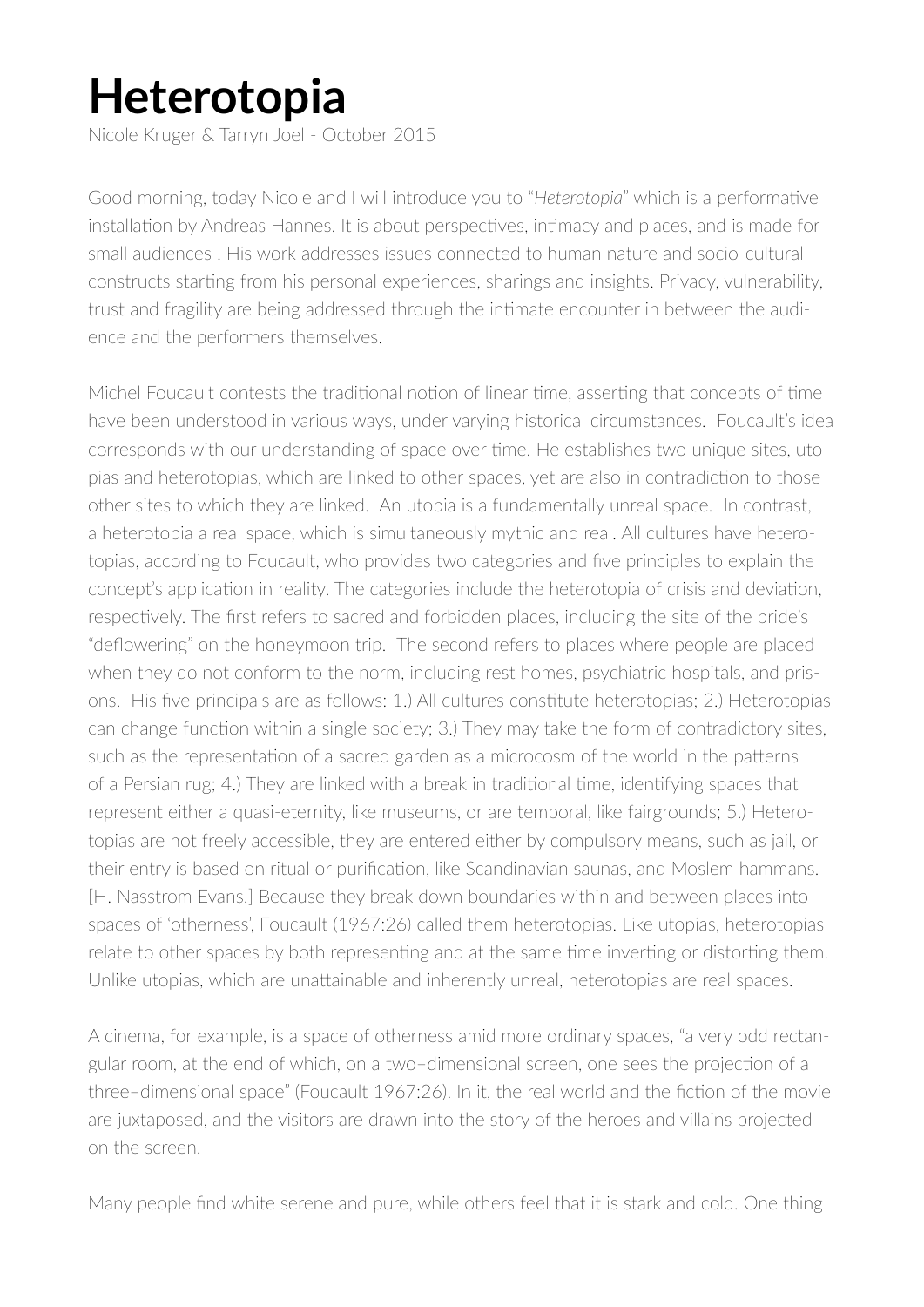to keep in mind is colour can have different meanings, symbolism, and associations in other cultures. In Western cultures, the colour white is often associated with weddings, hospitals, and angels and is often used to convey a sense of purity, cleanliness, and peacefulness. White is bright and can create a sense of space or add highlights which you will see once we introduce you to the artwork.

This brings us to our artefact: "Heterotopia" by Andreas Hannes. "Heterotopia" evokes an "otherising" participation of the audience, with ambiguous messages of how they, the spectators, fit into the picture. The installation consists of a large enclosed tubular construction with the performance inside. In order to view the performance, the audience has to lay on the ground, and peer through a small gap at the bottom of the construction. The construction isolates the audience from the performance, yet they were invited and are able to view it from this obscure angle and uncomfortable position. Heterotopia is a spatio-temporal discourse and this relates to this piece in how the two performers interact with each other and how they spend this time during the performance. The audience is in such a small distance from them, that they can even touch them if they wanted to. This is opposed to normal performance arts where the artist is in safe distance from the viewer, probably on a stage.

Foucault is one of the many philosophers who worked on human subjectivity with phenomenological considerations relying on space and time. In Foucault's essay, *Of other spaces*, he describes two extremes: illusion that exposes the real world as still more unreal, and a space of perfection to compensate for the flaws of real life. He calls for a society with many heterotopias, because these places affirm difference through its multiple interpretations. Utopias offer some relief, although they have no location, they are untroubled regions, where things are easy. However, heterotopias answer to the external real spaces of existence and the heterogeneity of them, making them very complex.

Inside the construction, the environment is white & brightly lit. A pure & clean, or maybe a clinical & impersonal space? The two performers are only wearing white briefs with their upper bodies exposed. They embody the natural beauty of the human body, or do they also shamelessly expose imperfections that the human body might have? During the performance, they seem to want to be close to each other, and not close to each other at the same time. The performers move very slowly, almost in slo-motion, as if they are still half way asleep. So could it be that they are portraying an intimate space of the bedroom, attempting to keep it private by constructing those white walls, but failing because of the gap at the bottom where anybody can look inside. This clearly is a battle between a private and public space. The complete environment with the performance conveys desperate and ambiguous messages. Putting the artwork, & the audience in a liminal space, and re-affirming Foucault's 5th principle: a system that both isolates and makes